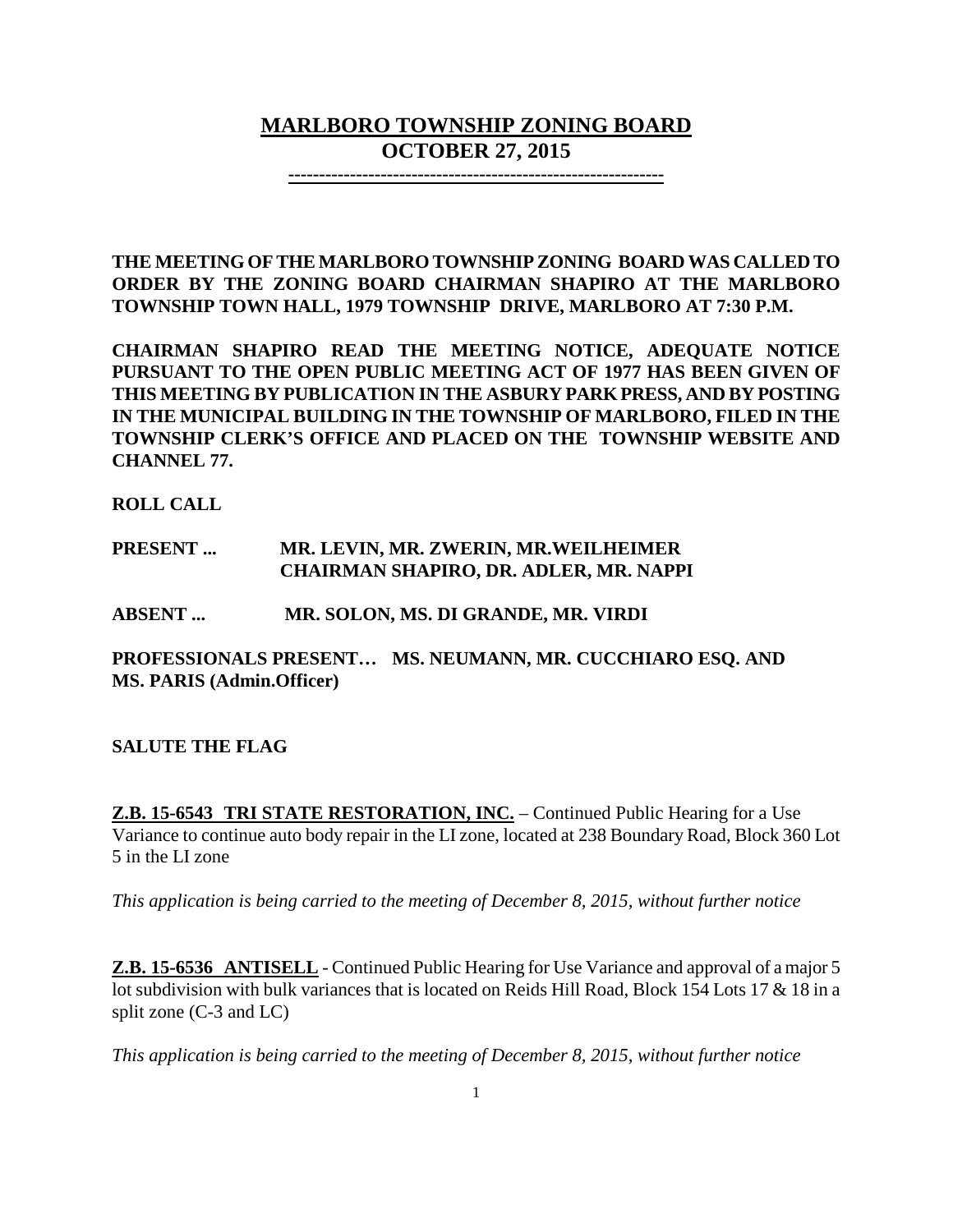**Z.B. 15-6556 KRAUSHAAR** – Public Hearing for a Bulk Variance to construct a 556 sq. ft. cabana and a 589 sq. ft. one story, two car garage and some additional associated paver patio on mortar in the backyard, located at 2 Topaz Court, Block 420.02 Lot 7 in the R-80 zone.

Salvatore Alfieri Esq. was sworn in and introduced the application to the Board. Adam Kraushaar was sworn in and gave testimony. Mr. Kraushaar stated that he would like to construct a one-story detached garage, as well as a one-story cabana in the pool area. Mr. Kraushaar testified that the property has no existing drainage problems and the proposed improvements should not create any drainage issues for neighboring property owners. Mr. Kraushaar testified that the variance for accessory structure height was requested solely to allow the architectural style to be consistent with the dwelling itself.

Chairman Shapiro asked if the structures will have leaders and gutters. Mr. Kraushaar testified that the structures will have gutters.

*PUBLIC- No one spoke on behalf of this application*

# *In workshop*

Offered: Chairman Shapiro

Second: Mr. Levin

Ms. Neumann stated that the percentage changes in the overall property are de minimis. Mr. Levin has no issue with this application. Zwerin has no issues with the application. Mr. Weilheimer is in favor of the application. Nappi has no objections with the application. Dr. Adler is in favor of the application.

# *Out of Workshop*

Offered: Chairman Shapiro

Second: Mr. Levin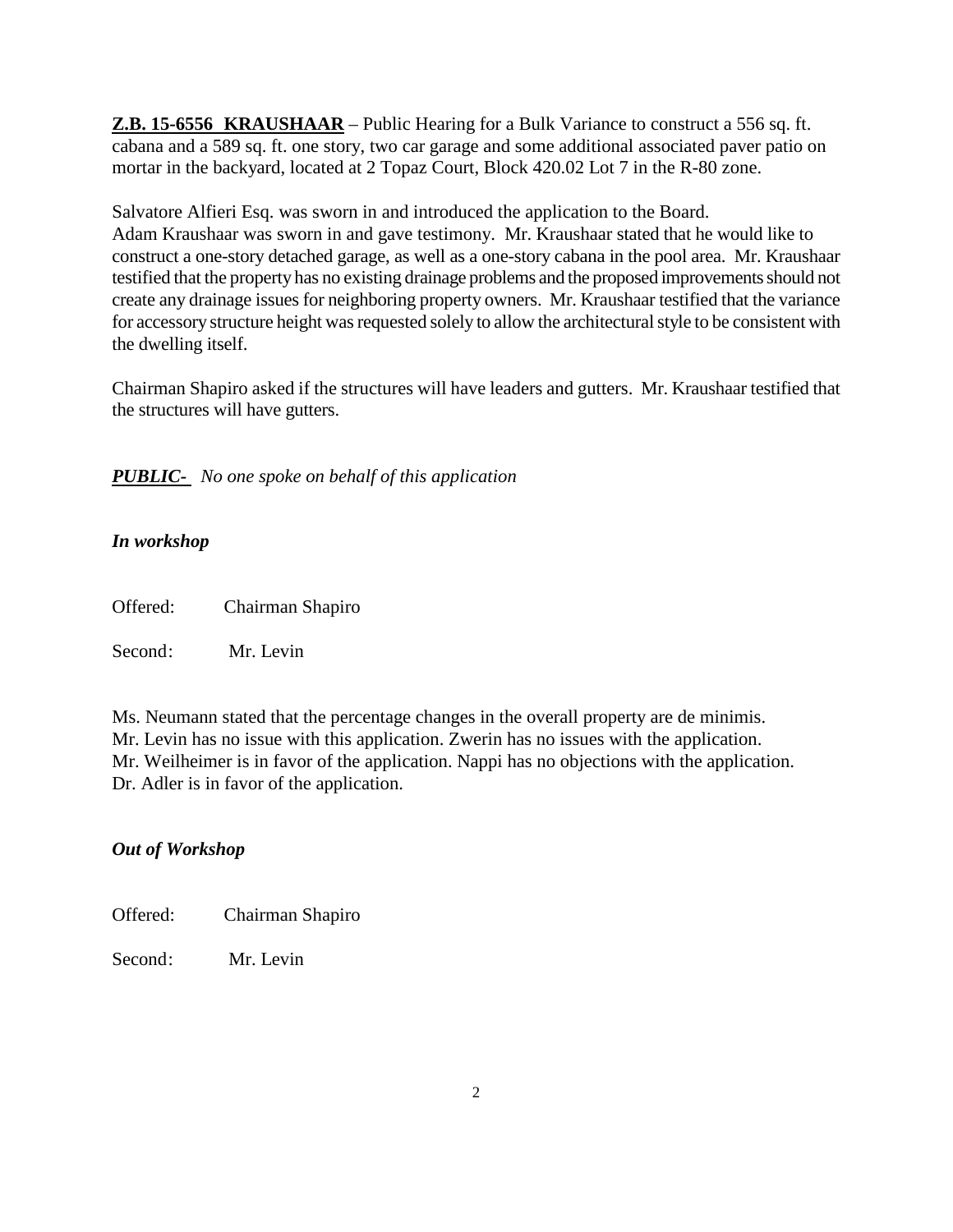## *A motion in the affirmative*

| Offered: | Chairman Shapiro | 6 Mr. Levin, Mr. Zwerin,<br>Ayes:<br>Mr. Weilheimer, Chairman Shapiro,<br>Dr. Adler, Mr. Nappi<br>٠ |
|----------|------------------|-----------------------------------------------------------------------------------------------------|
|          |                  | 3 Mr. Solon, Ms. DiGrande,<br>Absent:<br>Mr. Verdi                                                  |
| Second:  | Mr. Levin        | Nays:<br>$\theta$                                                                                   |
|          |                  | Abstained: 0                                                                                        |

**Z.B. 15-6555 MAX PIERRE ADRIEN**- Public Hearing for Bulk Variance to keep existing driveway built by the developer, which is too close to the side property line, with pavers, insufficient side yard setback located at 5 Erte Place, Block 413.04 Lot 18, in the R-20 zone.

Max Pierre Adrien was sworn in and gave testimony.

Mr. Adrien explained the existing driveway was originally constructed by the developer approximately two feet off the property line. Mr. Adrien testified that compliance with the ordinance was not possible because the reduced driveway radius would be too tight to allow for safe vehicular movements. Mr. Adrien testified that he will replace the asphalt paving with concrete pavers set in sand.

Ms. Neumann stated that if Mr. Adrien cut back the driveway to be in compliance, he would have issues turning into his garage.

*PUBLIC- No one spoke on behalf of this application*

*In workshop*

Offered: Chairman Shapiro

Second: Mr. Levin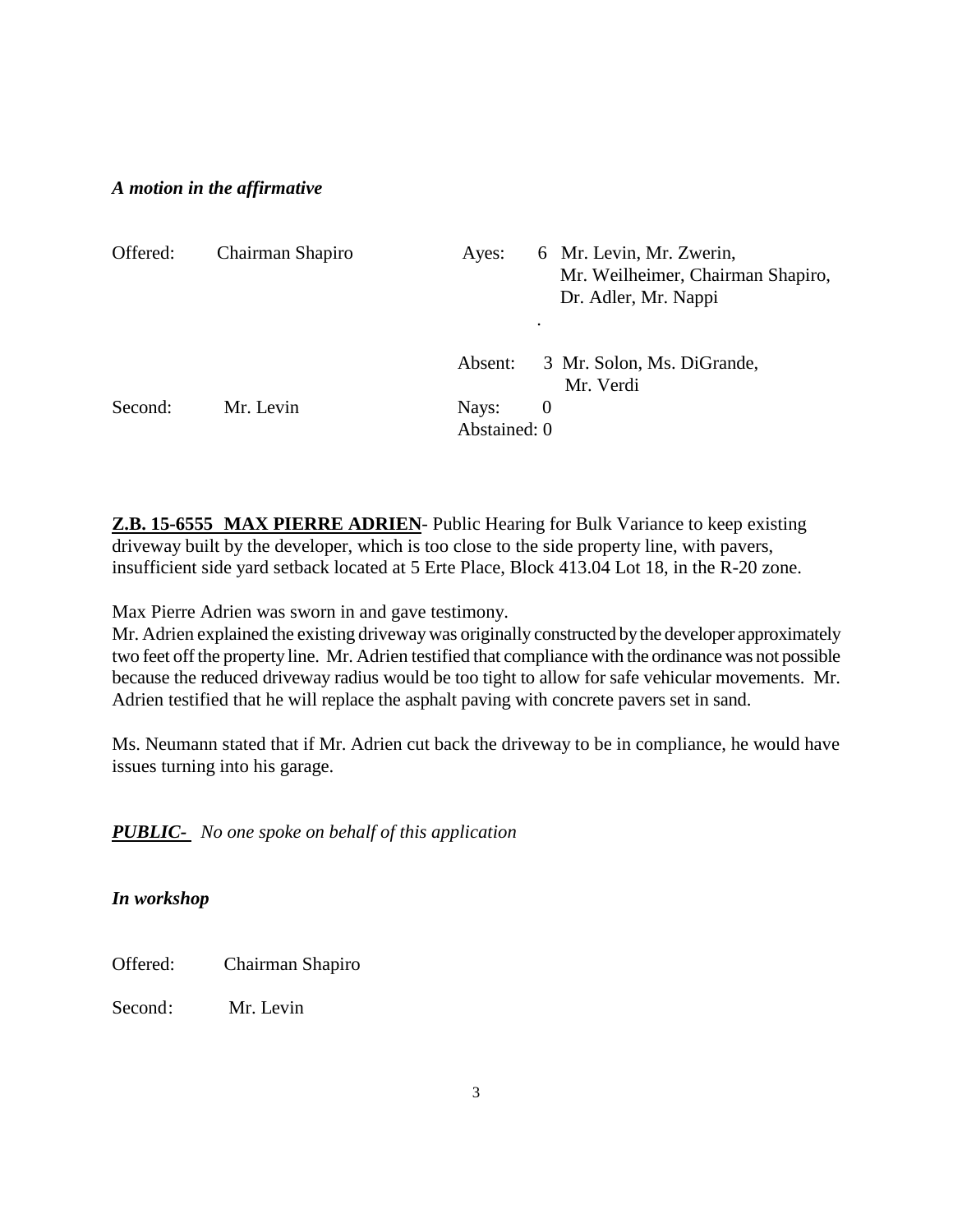Mr. Levin has no objections with this application. Mr. Zwerin agrees with Mr. Levin and has no objections with the application. Mr. Weilheimer is in favor of the application. Nappi has no objections with the application. Dr. Adler is in favor of the application.

## *Out of Workshop*

| Offered: | Chairman Shapiro            |                       |          |                                                                                       |
|----------|-----------------------------|-----------------------|----------|---------------------------------------------------------------------------------------|
| Second:  | Mr. Zwerin                  |                       |          |                                                                                       |
|          | A motion in the affirmative |                       |          |                                                                                       |
| Offered: | Chairman Shapiro            | Ayes:                 |          | 6 Mr. Levin, Mr. Zwerin,<br>Mr. Weilheimer, Chairman Shapiro,<br>Dr. Adler, Mr. Nappi |
|          |                             | Absent:               |          | 3 Mr. Solon, Ms. DiGrande,<br>Mr. Verdi                                               |
| Second:  | Mr. Nappi                   | Nays:<br>Abstained: 0 | $\theta$ |                                                                                       |

**Z.B. 15-6554 FRIENDSHIP CIRCLE** – Public Hearing for a Use Variance to create a center for special needs individuals to provide recreational and social opportunities and learn life skills in a zone that only permits residential uses or government buildings or golf courses, located on Texas Road, Block 172 Lots 27 & 29 in the LC zone.

Michael Gross Esq. Was sworn in and introduces the application to the Board.

Chanale Wolosow (program director) was sworn in and gave testimony. Ms.Wolosow explained the concept underlying Friendship Circle as well as its purpose and function. Ms. Wolosow first explained that they propose to construct a unique facility designed to accommodate individuals with special needs. There are now only eighty-one similar facilities worldwide, with only one other comparable facility within New Jersey that is located in Livingston, NJ. Ms. Wolosow's goal is to minimize the fees charged to each participant through charitable donations and other fundraising efforts.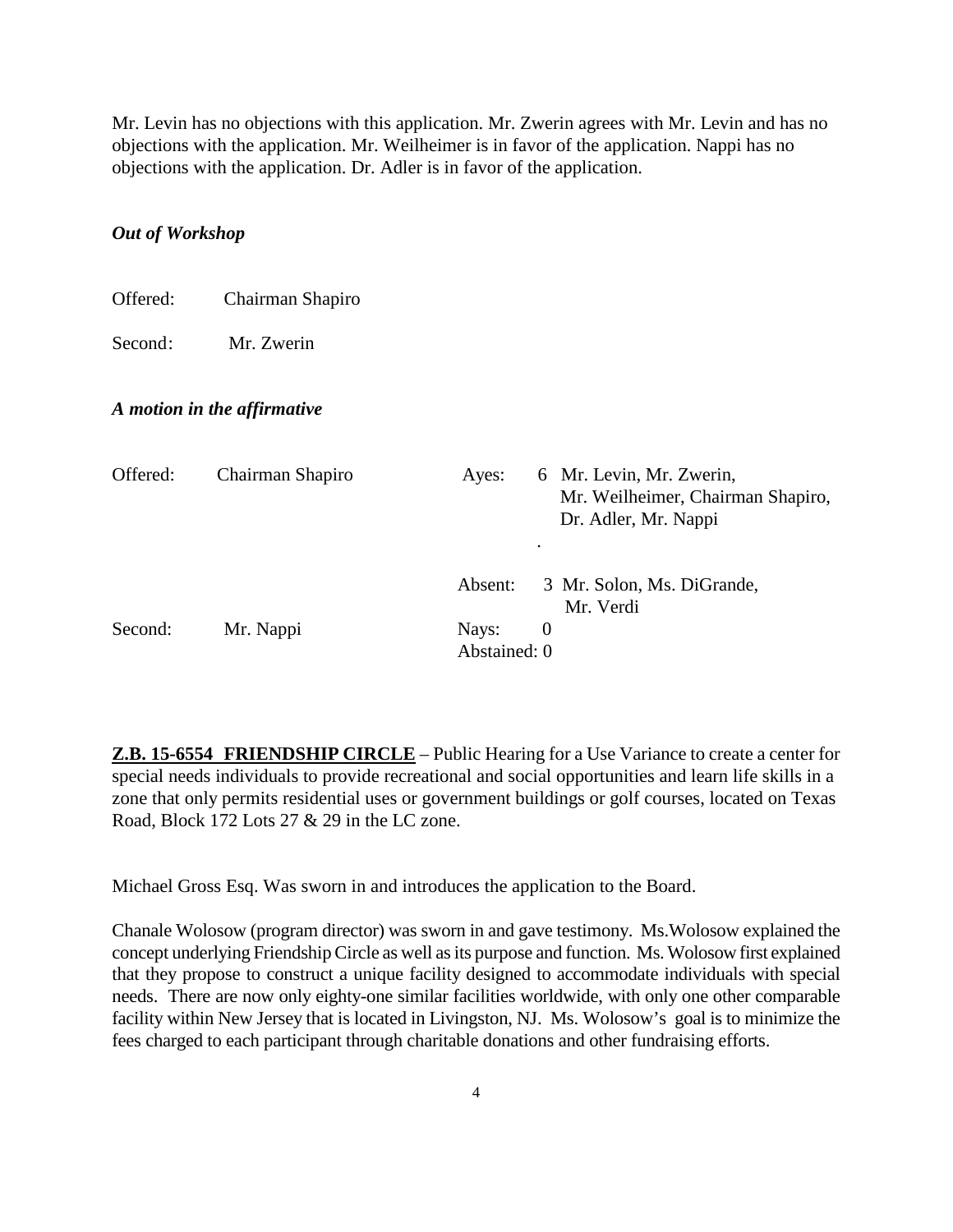The proposed facility is intended to promote the social development of persons with special needs, such as those diagnosed with Autism Spectrum Disorder. Ms. Wolosow's program provides various recreational and social opportunities within an environment geared to nurture such development and in which learn life skills. Ms. Wolosow testified that the participants will carpool or are similarly dropped off as they do not have their own cars. Ms. Wolosow testified that the proposed building itself will be divided into a variety of unique purpose rooms to help promote the social development of persons of all ages with special needs, though primarily children. As proposed, the facility would include, but may not be limited to, rooms devoted to the following purposes: music and dance, water, "snoozlin" (a place for children to relax with dimmed lights, carpeted floors with bean bag chairs etc), art, gross motor skills, "mommy & me," cooling, crafts, jungle gym, theater/multi-purpose room, kitchen, vending and a volunteer/parent room. A particular feature of the facility is the proposed "Life Town," in which to learn practical skills. Life Town involves a simulated stores, offices and other public facilities, such as a simulated post office, where skills such as how to mail a letter, or get your nails done, or having a dental exam, will be facilitated. Ms. Wolosow testified that exterior activities will eventually include a sensory playground, and she anticipates making it open and available to the community.

Ms. Wolosow's program involves two hour sessions that take place throughout the day, every day, but will predominantly take place on the weekends, as well as during weekday afterschool hours given the school schedules and those of the teenager from throughout the community and region who volunteer. These relatively brief program intervals are considered optimal for persons with special needs.

Ms. Wolosow proposes to construct its own facility in order to expand its current program, which is primarily limited to weekends within a rented space. At present, the program serves a total of 150 persons, which total includes staff and volunteers. While overseen by staff, each person with special needs is always teamed up with at least one buddy, but occasionally two, based on behavioral status and maturity. Based on prior experience, the Applicant anticipates that most parents and caregivers, after acclimating to the program following a few sessions, will not hesitate to leave the facility, providing such persons with a few hours of rest. This particular benefit of the program was highly praised by members of the public who offered comment at the hearing. It is anticipated that once fully operational, the proposed new facility would allow the existing program to double in size from 150 persons to 300 persons total.

#### Lorali Totten P.E. was sworn in and gave testimony

Ms. Totten testified that the use on the property qualifies as an inherently beneficial use and that there was no substantial detriment to the zone planning and zoning ordinance as a result of the proposed improvements. Ms. Totten testified that from a visual standpoint there would be no detrimental impact to the zone plan or zoning ordinance. Ms. Totten testified that local planning documents confirmed the use was consistent with Marlboro's planning goals. Pointing to the Land Use Element of the Master Plan, Ms. Totten explained that a goal of the LC Zone is to conserve the environmentally sensitive areas located within it, which she believes is fully supported by this proposal. An additional Master Plan Goal furthered by this application included was the balancing of development opportunities with the established pattern of development and existing infrastructure where appropriate.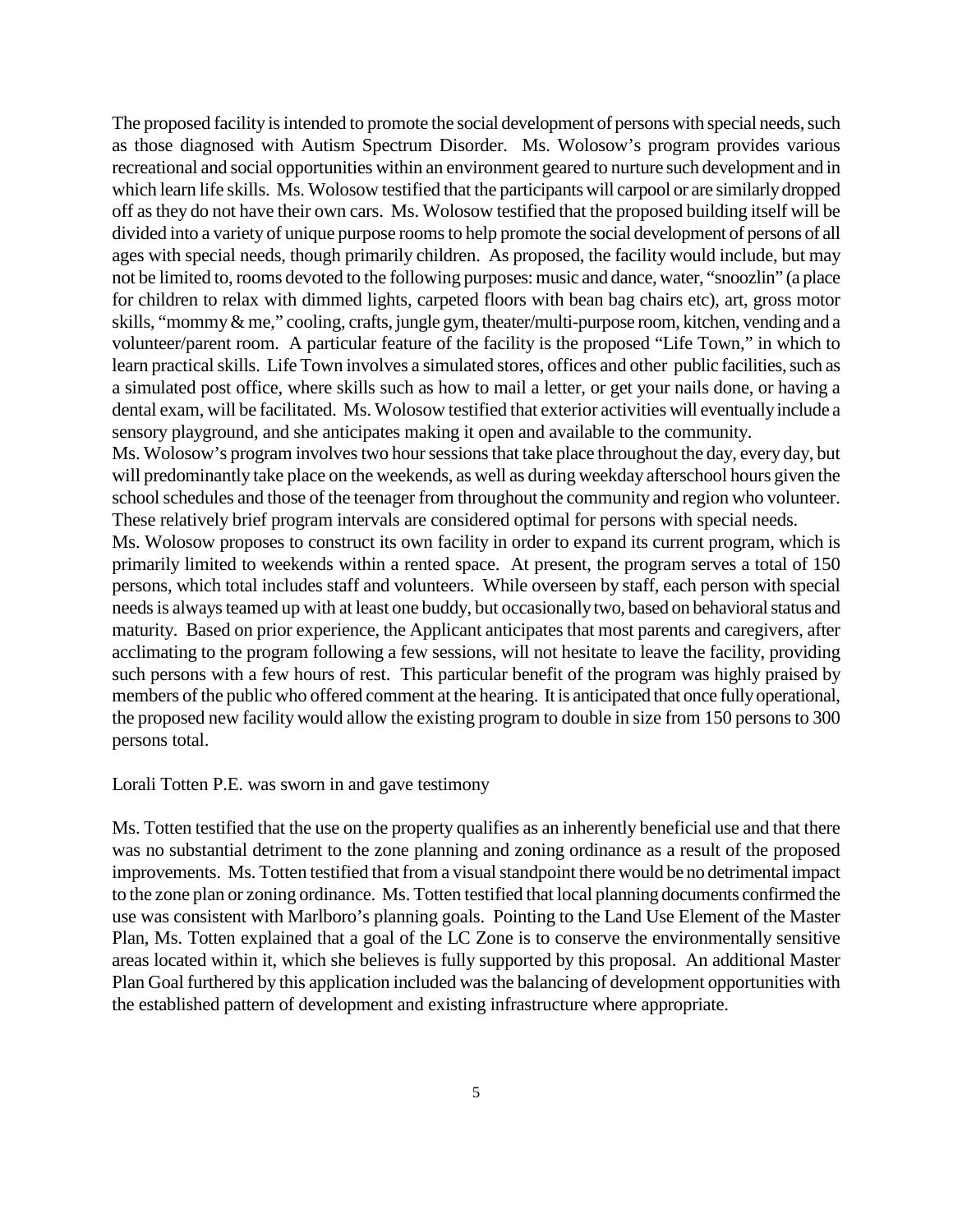## *PUBLIC-*

*Elizabeth Newman 851 Mariposa Court Marlboro - In favor of the application Robin Goldstein 8 Oran Pl. Morganville – In favor of the application Randi Goldberg 414Georgetown Dr. Morganville – In favor of the application Karen Kohler 8 Field Crest Drive East Brunswick – In favor of the application Joy Ryan 222 Sunningdale Circle Manalapan - In favor of the application Corey Miller 504 Bittersweet Drive Morganville –In favor of the application*

## *In workshop*

Offered: Chairman Shapiro

Second: Dr. Adler

Mr. Levin has no objections with this application. Mr. Zwerin agrees with Mr. Levin and has no objections with the application. Mr. Weilheimer is in favor of the application. Nappi has no objections with the application. Dr. Adler is in favor of the application. Chairman Shapiro is in favor of the application.

### *Out of Workshop*

Offered: Chairman Shapiro

Second: Mr. Nappi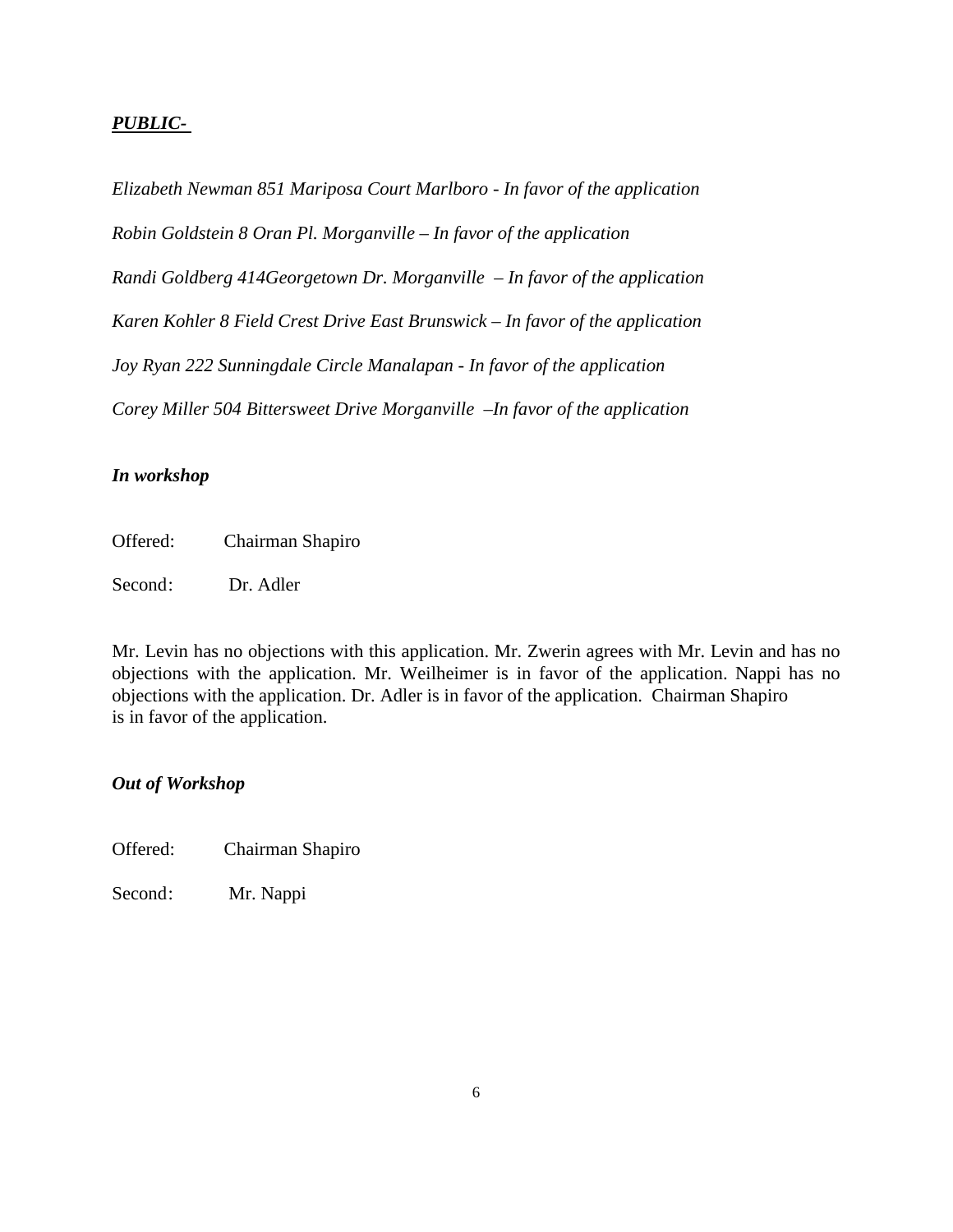## *A motion in the affirmative*

| Offered: | Chairman Shapiro | Ayes:                 | 6 Mr. Levin, Mr. Zwerin,<br>Mr. Weilheimer, Chairman Shapiro,<br>Dr. Adler, Mr. Nappi<br>$\bullet$ |
|----------|------------------|-----------------------|----------------------------------------------------------------------------------------------------|
|          |                  | Absent:               | 3 Mr. Solon, Ms. DiGrande,<br>Mr. Verdi                                                            |
| Second:  | Mr. Zwerin       | Nays:<br>Abstained: 0 | $\theta$                                                                                           |

# **M E M O R A L I Z A T I O N S**

**Z.B 15-6548 VLADIMIR CHERTOG** – Memorialization of Resolution granting a Bulk Variance to construct an in-ground pool and patio and to keep shed in existing location, exceeding permitted lot coverage, insufficient side yard setback, and insufficient distance between structures, located at 24 Amagansett Drive, Block 193 Lot 9, in the R-20 zone.

| Offered: | Chairman Shapiro | Ayes:   | ٠        | 5 Mr. Levin, Mr. Zwerin,<br>Chairman Shapiro,<br>Dr. Adler, Mr. Nappi |
|----------|------------------|---------|----------|-----------------------------------------------------------------------|
|          |                  | Absent: |          | 3 Mr. Solon, Ms. DiGrande,<br>Mr. Verdi                               |
| Second:  | Mr. Zwerin       | Nays:   | $\theta$ | Abstained: 1 Mr. Weilheimer                                           |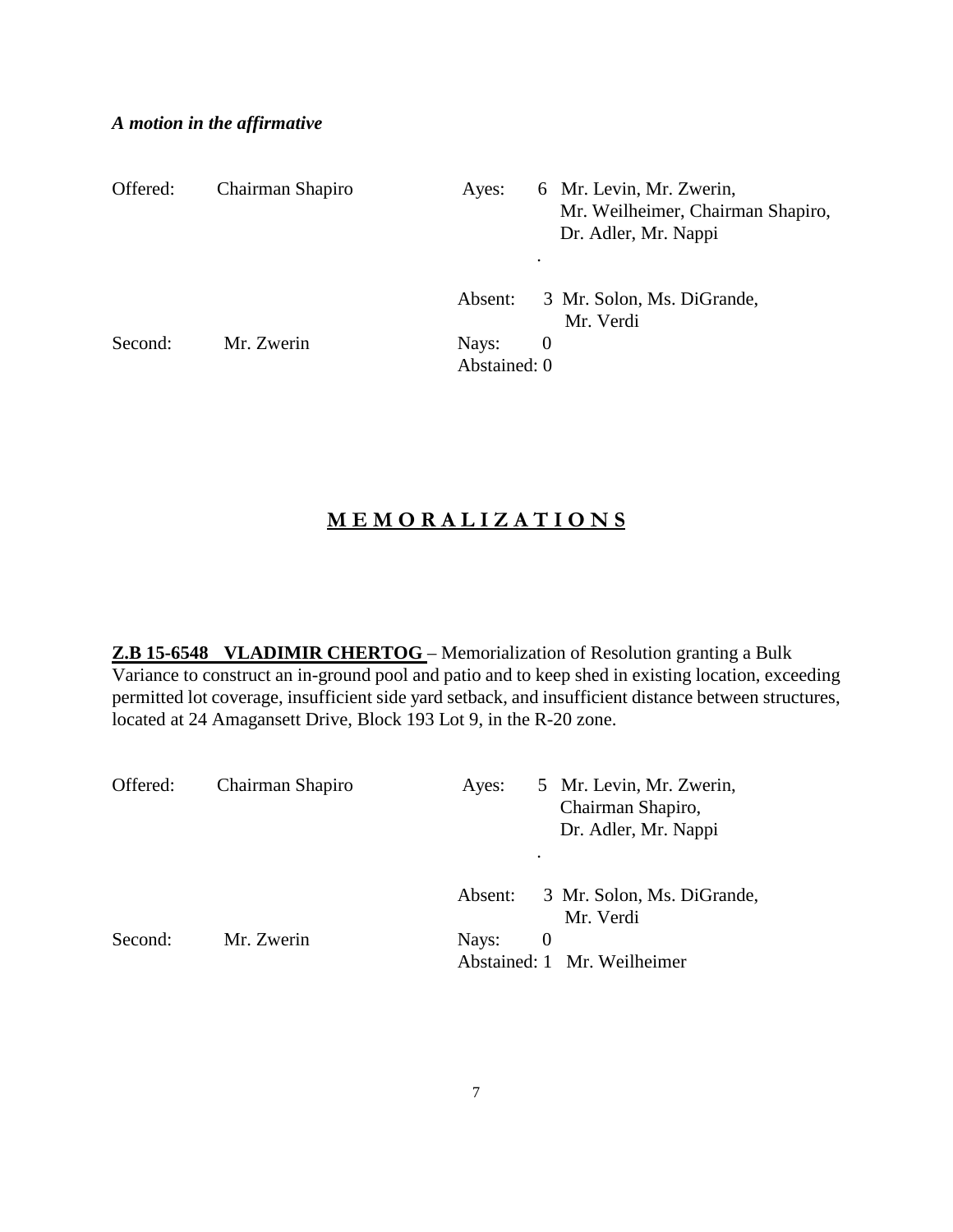**Z.B. 15-6552 PETER & ELISE BROPHY**- Memorialization of Resolution granting a Bulk to keep existing driveway, insufficient side yard setback located at 12 Leonard Drive, Block 305 Lot 25, in the R-20 zone

| Offered: | Chairman Shapiro | 6 Mr. Levin, Mr. Zwerin,<br>Ayes:<br>Mr. Weilheimer, Chairman Shapiro,<br>Dr. Adler, Mr. Nappi<br>$\bullet$ |  |
|----------|------------------|-------------------------------------------------------------------------------------------------------------|--|
|          |                  | 3 Mr. Solon, Ms. DiGrande,<br>Absent:<br>Mr. Verdi                                                          |  |
| Second:  | Mr. Zwerin       | Nays:<br>$\theta$<br>Abstained: 0                                                                           |  |

**Z.B. 15-6553 JOSEPH & TAMARA BURDGE** – Memorialization of Resolution granting a Bulk Variance to construct a one story,  $21'7''$  x  $29'9''$  garage addition and a  $2<sup>nd</sup>$  story addition to a home with insufficient lot area, side yard setback for principal structure, insufficient lot width and insufficient side yard setback for an accessory structure located at 217 Spring Valley Road, Block 172 Lot 5 in the LC zone

| Offered: | Chairman Shapiro | 6 Mr. Levin, Mr. Zwerin,<br>Ayes:<br>Mr. Weilheimer, Chairman Shapiro,<br>Dr. Adler, Mr. Nappi<br>٠ |
|----------|------------------|-----------------------------------------------------------------------------------------------------|
|          |                  | 3 Mr. Solon, Ms. DiGrande,<br>Absent:<br>Mr. Verdi                                                  |
| Second:  | Mr. Levin        | Nays:<br>$\theta$<br>Abstained: 0                                                                   |

**Z.B. 14-6520 NEW YORK SMSA LP d/b/a VERIZON WIRELESS** – (AMENDED) Memorialization of Resolution granting Use Variance approval to construct 125 foot high monopole with associated equipment shelter, cabinet and 8 foot high chain link fence at 251 Spring Valley Road, Block 172 Lot 14, in the LC zone